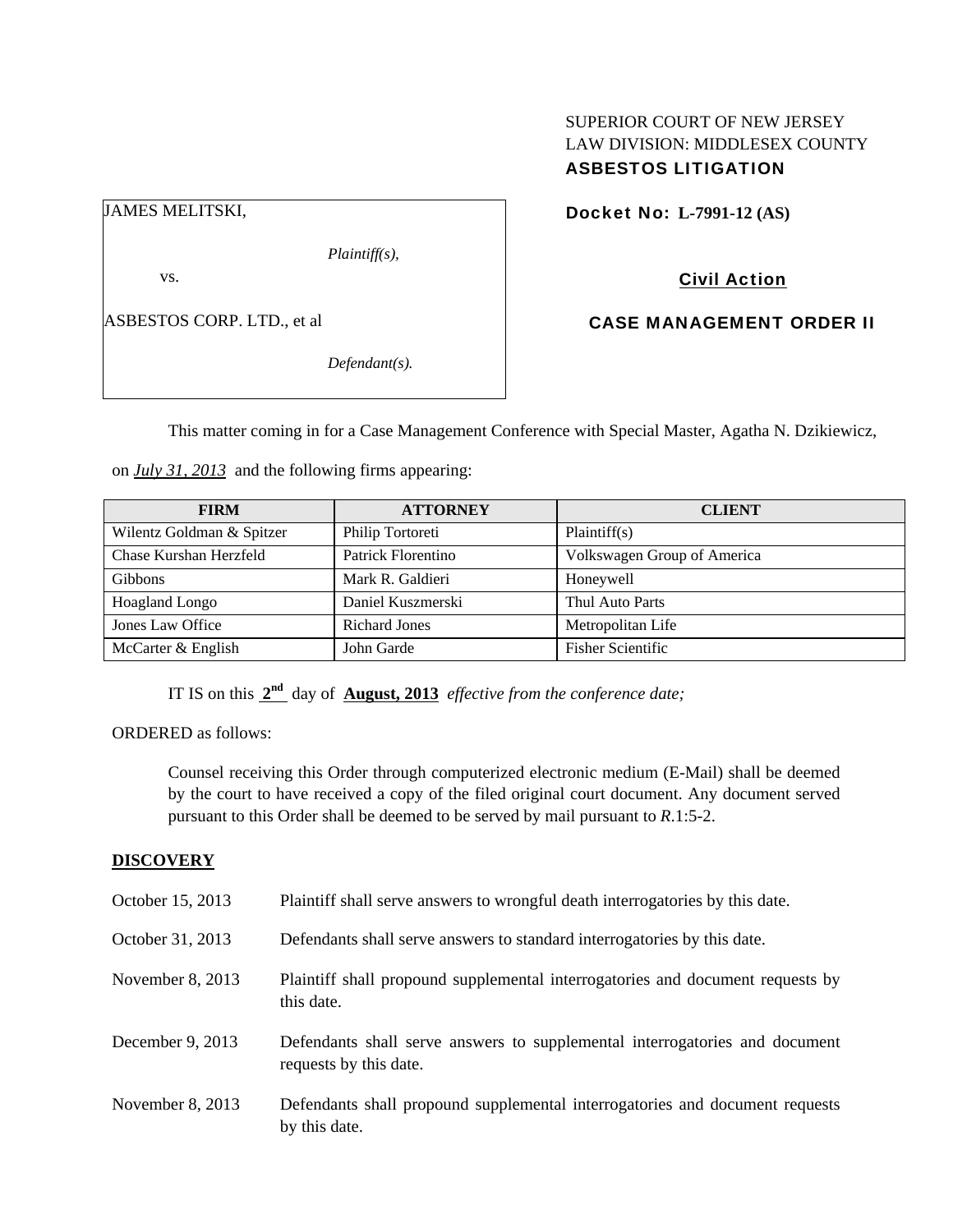| December 9, $2013$ | Plaintiff shall serve answers to supplemental interrogatories and document<br>requests by this date.                                                                                                        |
|--------------------|-------------------------------------------------------------------------------------------------------------------------------------------------------------------------------------------------------------|
| January 31, 2014   | Fact discovery, including depositions, shall be completed by this date. Plaintiff's<br>counsel shall contact the Special Master within one week of this deadline if all<br>fact discovery is not completed. |

January 31, 2014 Depositions of corporate representatives shall be completed by this date.

## **EARLY SETTLEMENT**

February 14, 2014 Settlement demands shall be served on all counsel and the Special Master by this date.

## **SUMMARY JUDGMENT MOTION PRACTICE**

- February 28, 2014 Summary judgment motions limited to product identification issues shall be filed no later than this date.
- March 28, 2014 Last return date for product identification summary judgment motions.

#### **MEDICAL DEFENSE**

- October 15, 2013 Plaintiff shall serve executed medical authorizations by this date.
- October 31, 2013 Any defendant wishing to present a medical defense shall advise all counsel of its intention by entering a Notice of Appearance of Defense Medical Counsel by this date. Any defendant who does not file such an appearance by this date may be foreclosed from asserting a medical defense.
- December 16, 2013 Plaintiff shall serve additional medical expert reports by this date.
- December 16, 2013 Plaintiff is to arrange for the transfer of pathology specimens and x-rays, if any, by this date.
- April 30, 2014 Defendants shall identify its medical experts and serve medical expert reports, if any, by this date.

#### **LIABILITY EXPERT REPORTS**

- February 28, 2014 Plaintiff shall identify its liability experts and serve liability expert reports or a certified expert statement by this date or waive any opportunity to rely on liability expert testimony.
- April 30, 2014 Defendants shall identify its liability experts and serve liability expert reports, if any, by this date or waive any opportunity to rely on liability expert testimony.

\_\_\_\_\_\_\_\_\_\_\_\_\_\_\_\_\_\_\_\_\_\_\_\_\_\_\_\_\_\_\_\_\_\_\_\_\_\_\_\_\_\_\_\_\_\_\_\_\_\_\_\_\_\_\_\_\_\_\_\_\_\_\_\_\_\_\_\_\_\_\_\_\_\_\_\_\_\_\_\_\_\_\_\_\_\_\_\_\_\_\_\_\_\_\_\_\_\_\_\_\_\_\_\_\_\_\_\_\_\_